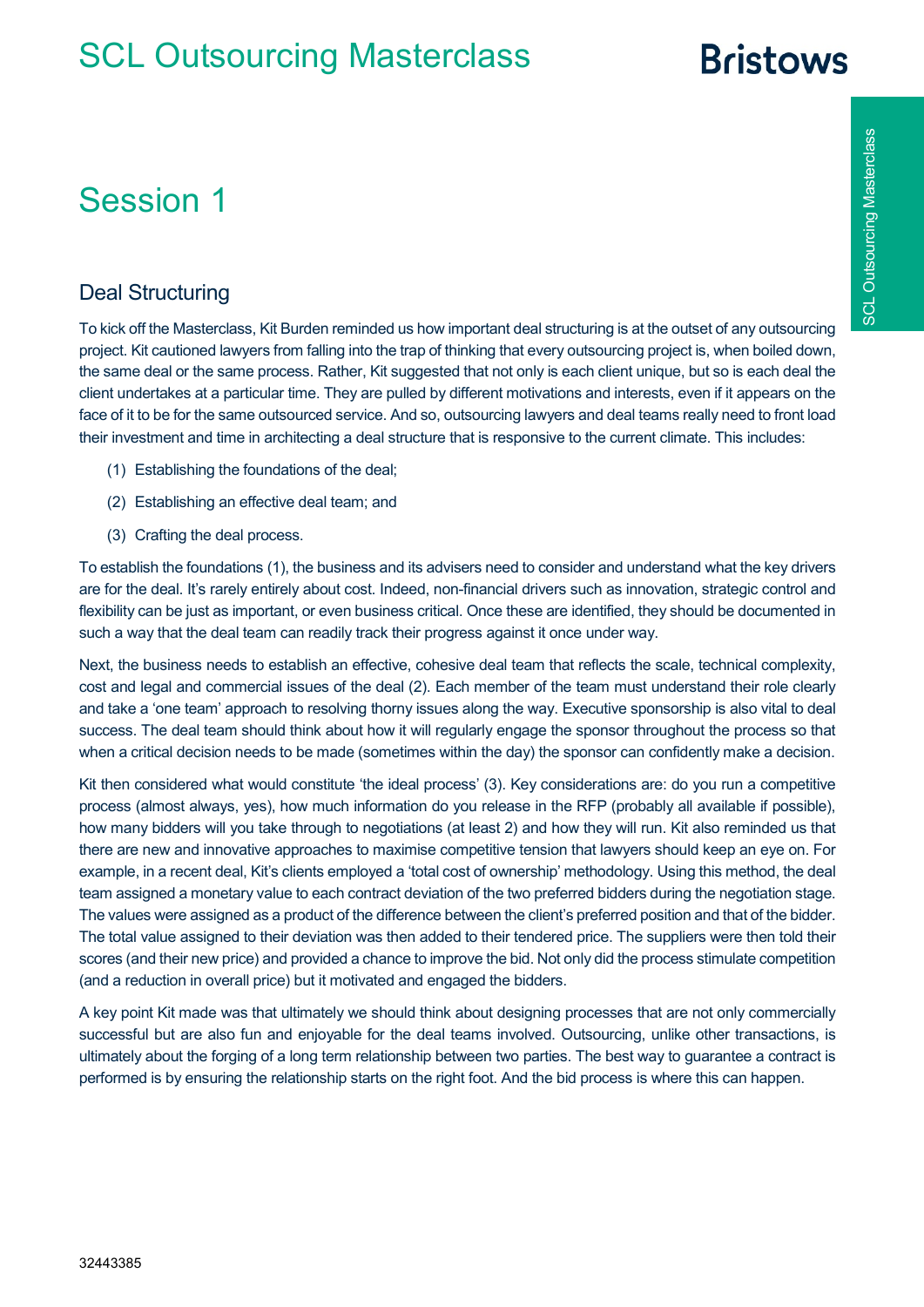## **Bristows**

#### Session 2

# **SCL Outsourcing Masterclass** SCL Outsourcing Masterclass

#### A Regulatory Perspective on Outsourcing Deals

Daniel Gabriel from Accenture reminded us of how heavily regulated the Financial Services sector is and explained the rationale for a number of standard supplier positions. It was interesting to hear how a broad service description and even small service changes can be problematic for suppliers by altering their regulatory position (as well as the usual suspects of ensuring compliance with / monitoring client applicable law and responsibility for regulatory fines). He also outlined the primary focus of the applicable regulations for Financial Services organisations entering into outsourcings. The key take-aways here were that they apply to "material" (not all) outsourcings / service provisions, and that Financial Services organisations cannot contract out of their responsibilities, but must effectively supervise their suppliers. Finally, we heard how emerging technologies (such as AI, machine learning and blockchain) and changing supply ecosystems may result in a shift of regulatory focus to suppliers (as well as Financial Services organisations themselves).

Mercedes Samavi of Morrison & Foerster considered the clarity that the prescribed list of processor terms set out in the GDPR brings in an outsourcing context and noted the areas where there is less clarity and room for a contractual allocation of risk (such as responsibility for supplier costs of implementing necessary security measures, notification of breaches and assisting their clients with data protection matters). She highlighted the continuing uncertainty as to the enforceability of indemnities (and, despite what they may say (!), insurance policies) that purport to cover GDPR (or other regulatory) fines. Emerging technologies were noted as a potential cause for a change in approach in this area too, with the use of AI suppliers, for instance, challenging the traditional 'supplier as processor' analysis.

We then heard from Kevin Nordin at Baker McKenzie about current trends in protectionism and sanctions. Further export controls on emerging technologies such as Biotech and AI are anticipated, as are further sanctions, export controls and enforcement globally (with the recent increase in Asia PAC export controls an example of this). He reminded us of the tensions between US and EU sanctions regimes and the difficulties that this can cause for EU based suppliers. He gave the recent example of US company KKR's acquisition of a Dutch company and requirement that the Dutch company terminate its Cuban distributor because of US sanctions. This was not without consequence for the Dutch company, as the European courts disagreed that the Dutch company was entitled to terminate on that basis. Finally, his discussion of the recent US Iran and Turkey sanctions changes highlighted that this is a faster moving and further reaching area than many of us may realise and emphasised the need for good supply chain mapping and effective compliance programmes.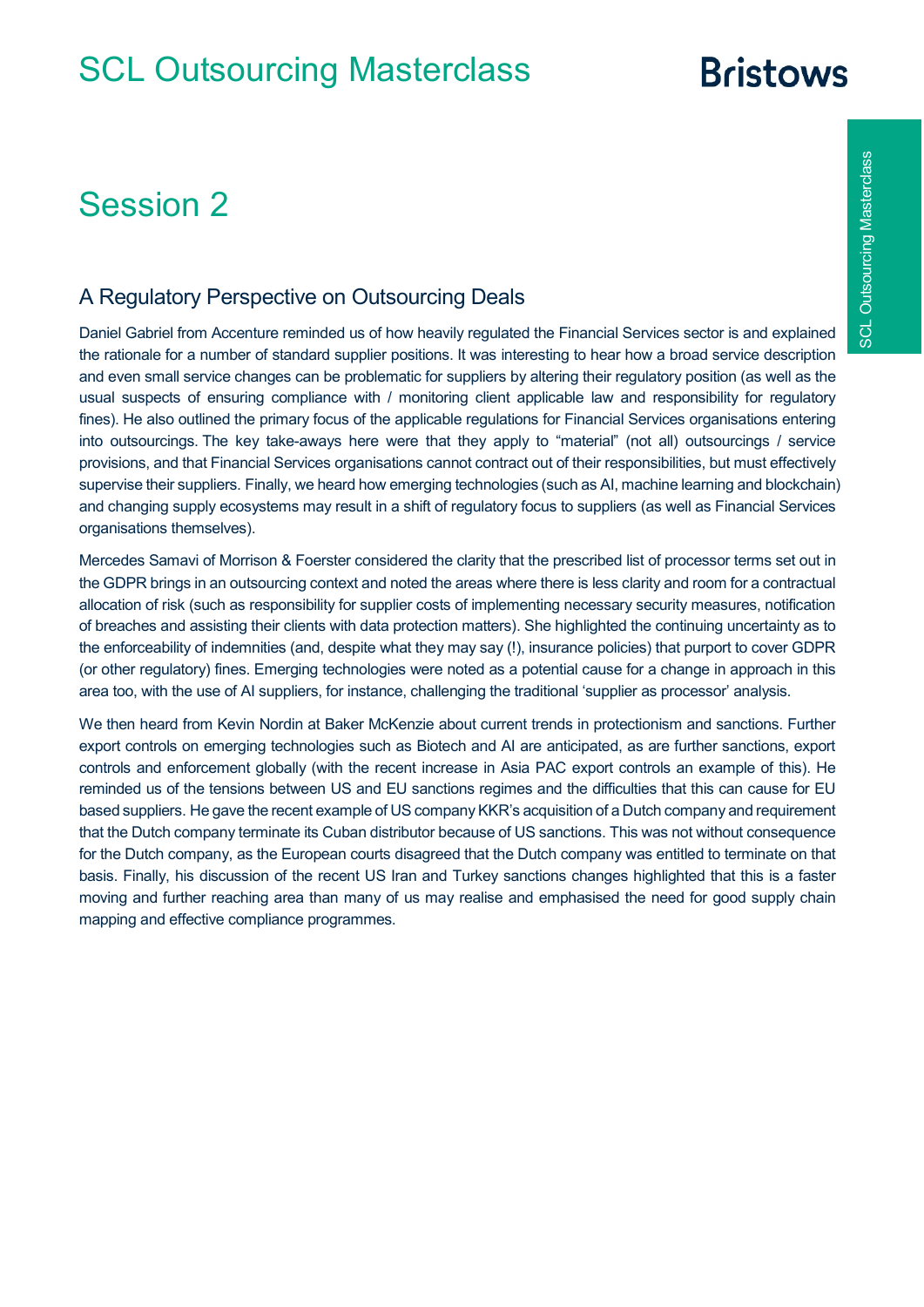# **Bristows**

## Session 3

#### Incentivisation

Vik Khurana from Bristows and Matthew Costelloe, General Counsel at Capgemini, considered how an outsourcing contract can be structured such that it incentivises both suppliers and customers to perform to the best of their abilities. They highlighted that whilst of course it is important to set up the mechanisms for incentives at the start of the deal, the actual success of those mechanisms will be measured during the "live" phase of the project.

Both speakers agreed that successful incentivisation is a key mechanism for achieving mutual success of both suppliers and customers, and aligning objectives from the start. From a customer's perspective, they will most likely be aiming for greater innovation, better solutions, early delivery, and cost reduction. From a supplier's perspective, they will most likely be aiming for greater financial benefits and a successful long term relationship.

The speakers considered where in a contract you might be able to incentivise the parties, and concluded that they can be found (amongst other places) in the pricing model, in the governance structure and in terms around innovation and improvement. They also suggested that risk allocation and remedies may impact the parties' actions during the course of the project.

Considering how risk allocation may incentivise (or de-incentivise) the parties, a very onerous liability regime may be effective in ensuring that a supplier adheres to a set of clear requirements. However, customers may want to consider whether that could lead to unexpected behaviours or "perverse incentives". Would an onerous liability regime, for example, drive or deter innovation? Would a supplier be worried about testing new methods? Automatic assignment of all IP to the customer, or "harsh" IP warranties, may deter innovation and information sharing as well.

Certain "hair-trigger" termination rights may also have negative overall effects on delivery. For example, if there is a right for a customer to terminate an agreement as a result of a delivery which is one day late, this might ensure that goods are delivered on time. But would they be the best quality? If the supplier had more time, would they have been able to deliver better quality materials?

The speakers also considered whether remedies such as service credits and delay payments may drive or derail incentivisation. The suggestion was to consider whether effort to achieve a particular SLA may be better used elsewhere in the project.

The speakers considered governance and how this may be used to drive incentivisation, urging parties to consider what forums are necessary and to ensure that there is a feedback loop happening at the right level of the organisation, and noted that there are financial elements which may also help incentivise the parties (e.g. gainshare).

The takeaway from this session was that there are many ways in which parties can use an outsourcing contract to incentivise performance, and this should be considered by both sides at the outset of the deal.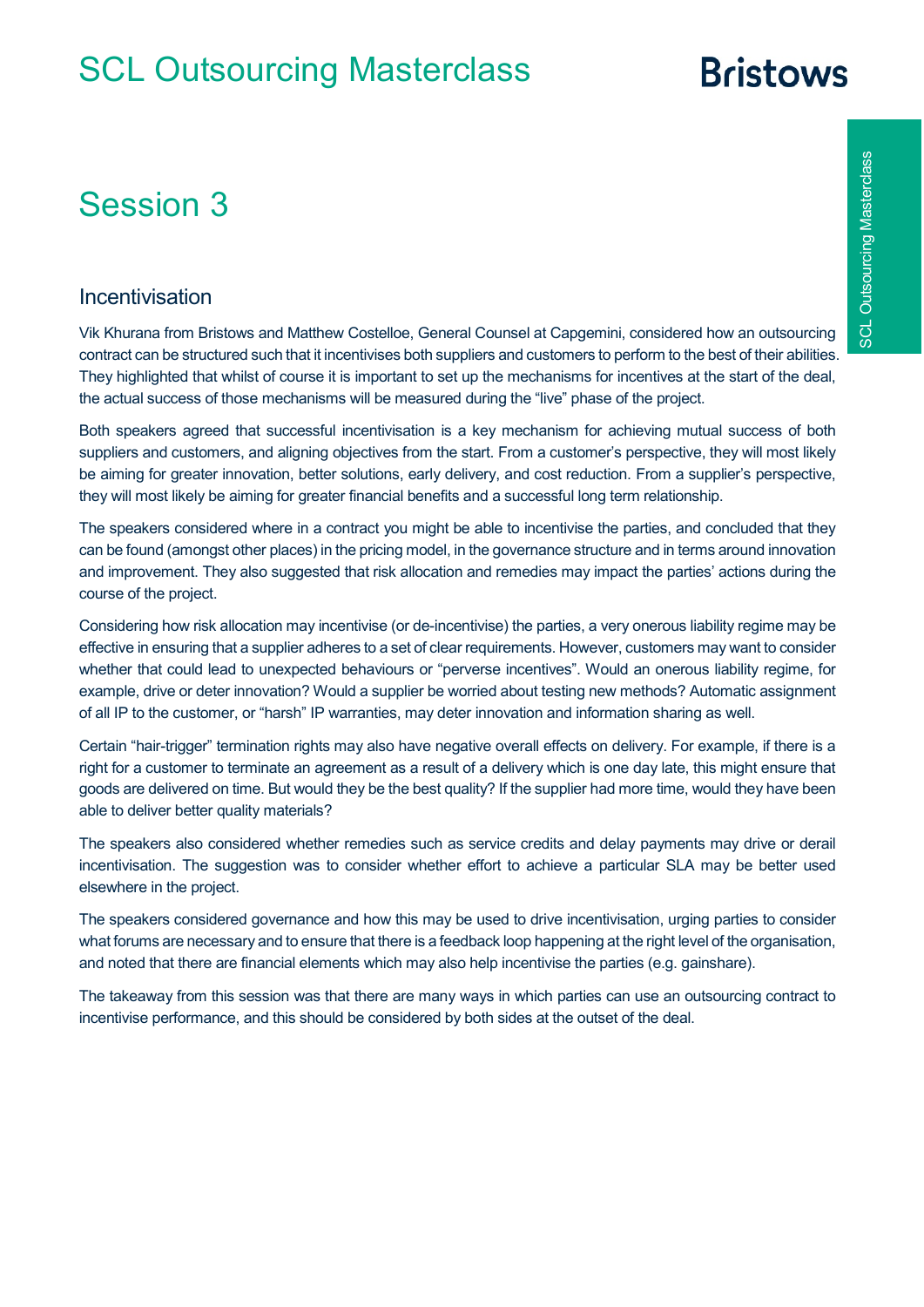# **Bristows**

## Session 4

#### **Exit**

Lawrence Graham from Milbank and Jeremy Purton from Herbert Smith Freehills lead us through some of the key considerations in preparing for and exiting an agreement, on expiry or otherwise, and the importance of a successful exit, both to help facilitate a smooth transfer into a relationship with a new supplier and to maintain a 'business as usual' environment for the customer.

One of the key messages of the day was the familiar maxim: "*if you fail to prepare, prepare to fail*", and exit is no different; it should not be an uncomfortable afterthought and should be a key consideration of sourcing strategy.

The overarching theme of the presentation was that a clean, successful disengagement is best for everyone and it is crucial to allow enough time at the start to engage, have a clear discussion and agree what exit looks like. Doing so will help to maintain the relationship through exit, without creating or adding to any existing dispute.

Further, exit should not be an overly formulaic procedure which does not recognise the commercial and operational realities. With this in mind, Jeremy discussed the rise of 'Exit as a Service", which has the advantages of being holistic and upfront, so everyone knows and agrees what will happen at the end of the agreement, and has the potential benefit of making an outsourcing project less adversarial.

Parties may wish to adopt this mind-set, or consider purchasing 'Exit as a Service', to mitigate risk of complying with exit obligations and on-board expertise from suppliers who are well aware with the usual pitfalls of exiting an agreement. We were reminded of another familiar saying that, "*you get what you pay for*", and the importance of not undervaluing a smooth exit.

Key points to consider include:

- Characteristics of services how simple is it to handover the services, in practice? Are all of the services being handed over? How does the exit procedure deal with full of partial termination of the agreement, e.g. termination only in certain jurisdictions?
- Responsibility is exit a phase of the original agreement? Or a separate set of post-termination services? What contractual terms apply to Exit services? Who is responsible for governance of information retention during the provision of the services, and subsequent handover procedures and knowledge transfer of the services?
- Timing exiting an agreement without warning will likely be counter-productive. How does exit align with the termination date, and will the incumbent be required for early life support by the new supplier?
- What happens in a distressed project are additional exit services forming part of a settlement agreement?
- Exit 'Boilerplate' including, appropriate customer access to information for knowledge transfer and ongoing service provision, no degradation of service during (and immediately after?) exit, and obligations for the parties to cooperate.